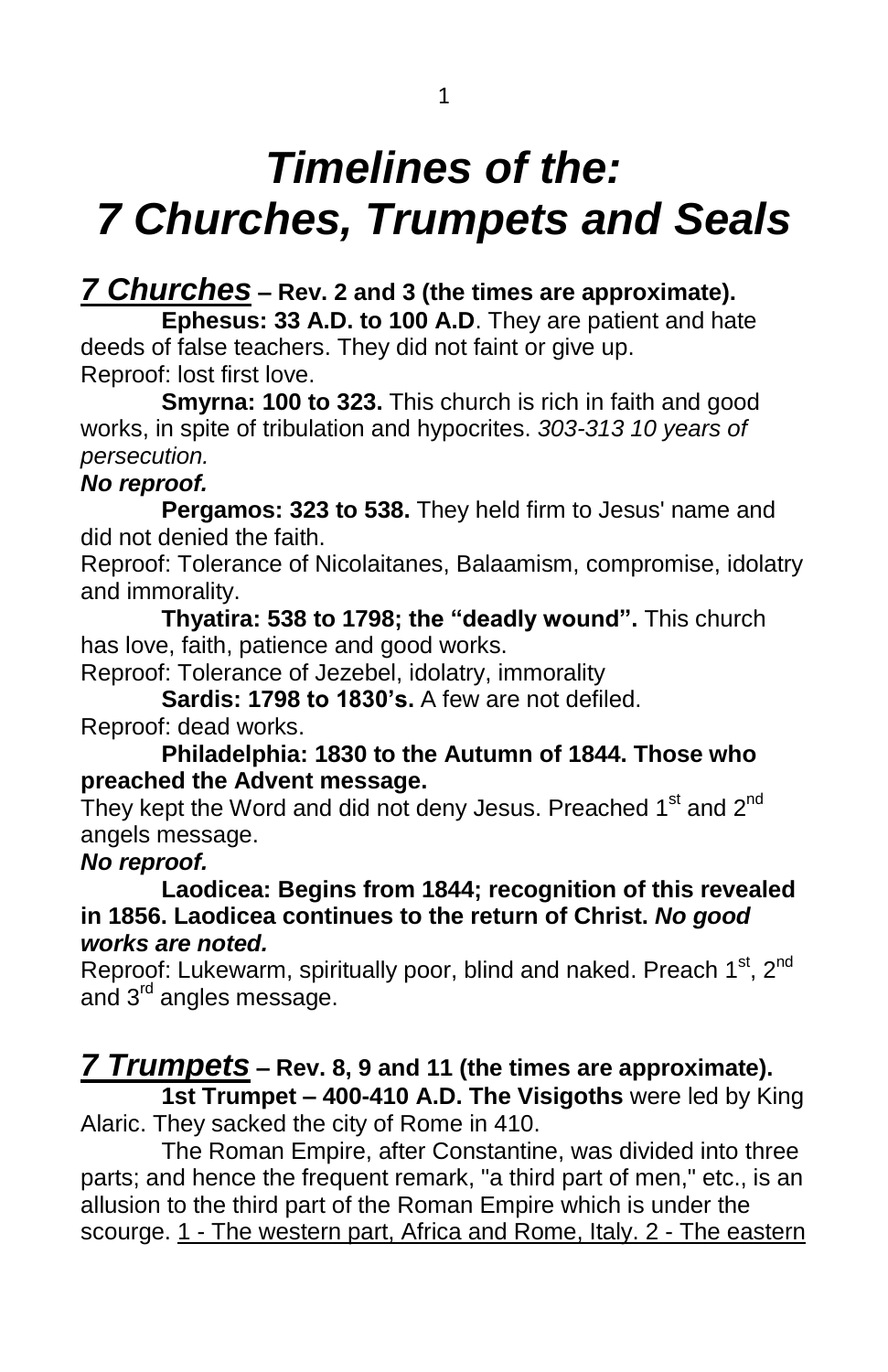or Greek part was Turkey. 3 - Britain, Gaul, and Spain were a third division.

**2nd Trumpet – 425-470. The Vandals** were led by King Genseric. He executed primarily a naval invasion and conquest of Africa first and afterward sacked the city of Rome in 455. Daniel 11:30 mirror's this trumpet as the "ships of Chittim".

**3rd Trumpet – 451 to 476. The Huns** were led by King Attila. He came from an area around a river in Illyricum which in Greek is called *"Apsynthos", which is "Wormwood".* A *star* in prophecy often symbolizes a leader, see Daniel 8:10. Attila and his 800,000 man army rose quickly and flashed across the land in 451. They desolated the Italian Alps, the source of the Danube, Rhine and Po rivers.

**4th Trumpet – to 476 to 493. The Visigoths, Vandals and Huns** with their almost continual assaults against Western Rome forced its collapse.

The symbols sun, moon and stars are undoubtedly here used denote the leadership of the Roman government**:** Emperor (sun), Senators (moon), and Consuls (stars). One-third of the Empire was to fall. The first was the Emperor in 476. The subordinate luminaries shone faintly in the continuation of the Senate and Consuls in Italy. They were too were fully extinguished in 493.

When the Roman Emperors were removed, the Empire split into 10 kingdoms. This paved the way for the Roman Catholic Church to rise to power, which fulfilled a prophecy of Daniel 7. A *Little Horn* would rise up amongst the ten horns and would pluck out 3 of the ten horns. The Papal Church eliminated 3 of the 10 Roman kingdoms because they would not bow down to their authority.

**The 5th Trumpet (1st woe) – 612 to 1449 and the early apostles of Mohamed.** The Arabian (Saracen's, Mohammedan) army came against the remnants of the Roman Empire in Constantinople (Istanbul) from 612-762 A.D. The "key" event was the fall of a star (leader) who was the Persian King Chosroe. With Persia unable to fight and the Eastern Roman Empire being very weak, none could oppose the rise of the Crescent. This is the first of two 150 year periods (5 months = 150 days, each day for a year).

They wore turbans (*crowns of gold*); they had beards (*faces of men*); they had long *hair like women*; they wore chain-mail (*breastplates of iron*); and they were fierce (*teeth of lions*).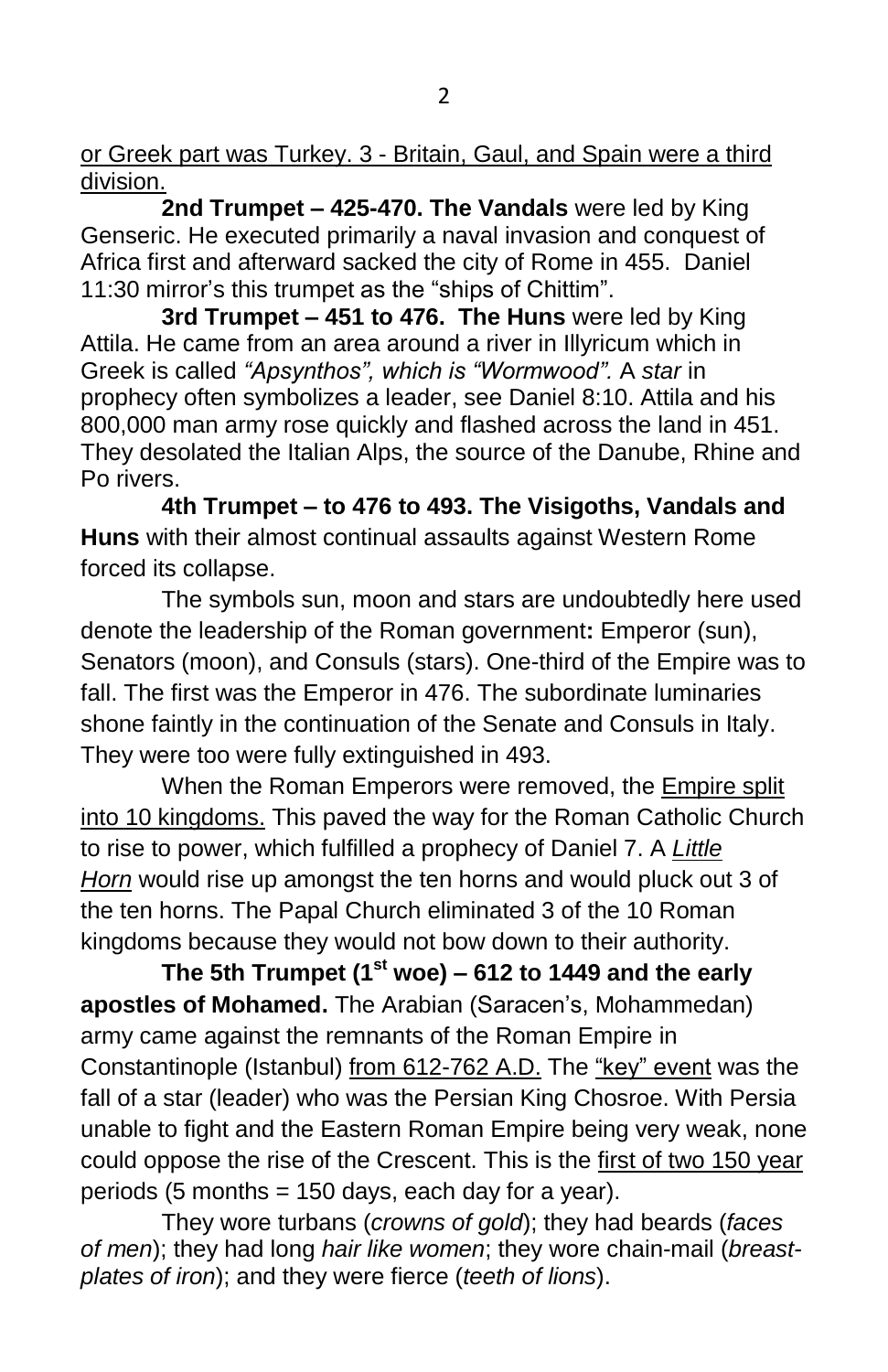The second 150 year period is from July 27, 1299 to July 27, 1449. This was a time when "they had a king over them"; Othman, founder of the Ottoman Empire. This new Caliphate combined the various Muslim forces into one grand whole. A military force that would soon conquer the Byzantine (Eastern Rome) Empire (Greek division) based in Turkey. The sudden rise of smoke, as from a pit, was their poisonous false doctrines, as seen in the Qur'an. It swiftly covered the land.

**The 6th Trumpet (2nd woe) – July 27, 1449 to August 11, 1840 and the Ottoman (Turkish) Empire.** The time frame here is prophetically accurate (as history shows). The Turkish Caliphate conquered the last 1/3rd of the Roman Empire (Byzantine) in 1453. This involved a very early use of gunpowder in warfare, (*out of their mouths came fire, smoke, and brimstone*). The period extends for 391 years (*prepared for the hour and day and month and year,* 1 + 30  $+360 = 391$ ; 1449 to 1840.

**The 7th Trumpet (3rd woe) – 1844 to end of world history. The time is approximate, though generally accepted.**

The 7 Last Plagues are yet future and will be the pouring out of God's wrath upon the wicked. There is no hope of salvation for the sinner during these plagues, which occur just before Christ's return. These 7 last plagues should not be confused with or understood as a dual or future fulfillment of the historic 7 trumpets of wrath.

Six of the seven historic trumpets are passed. We are living in the days of the 7<sup>th</sup> trumpet, 3<sup>rd</sup> woe, 7<sup>th</sup> Church and the 6<sup>th</sup> seal.

### *7 Seals* **(the times are approximate), Revelation 6 and 7**

**1st Seal – 33 A.D. to 100 A.D.** The first seal, a white horse and rider with a bow denotes the purity of faith in the early Church.

**2nd Seal – 100 to 311.** This period extends from the death of John to the rise of Constantine. The Church is now corrupted by errors, false doctrine and worldliness.

**3rd Seal – to 538.** The rapid progress of corruption is seen in a black horse; great darkness and moral decline from Constantine to the papacy in 538. True religion is superseded by horrid superstition and paganism is baptized as Christianity.

**4th Seal – 538 to the reformation.** A pale horse denotes the pale or yellowish color that is seen in blighted or sickly plants. The rider is named Death, and Hell followed with him. The mortality is